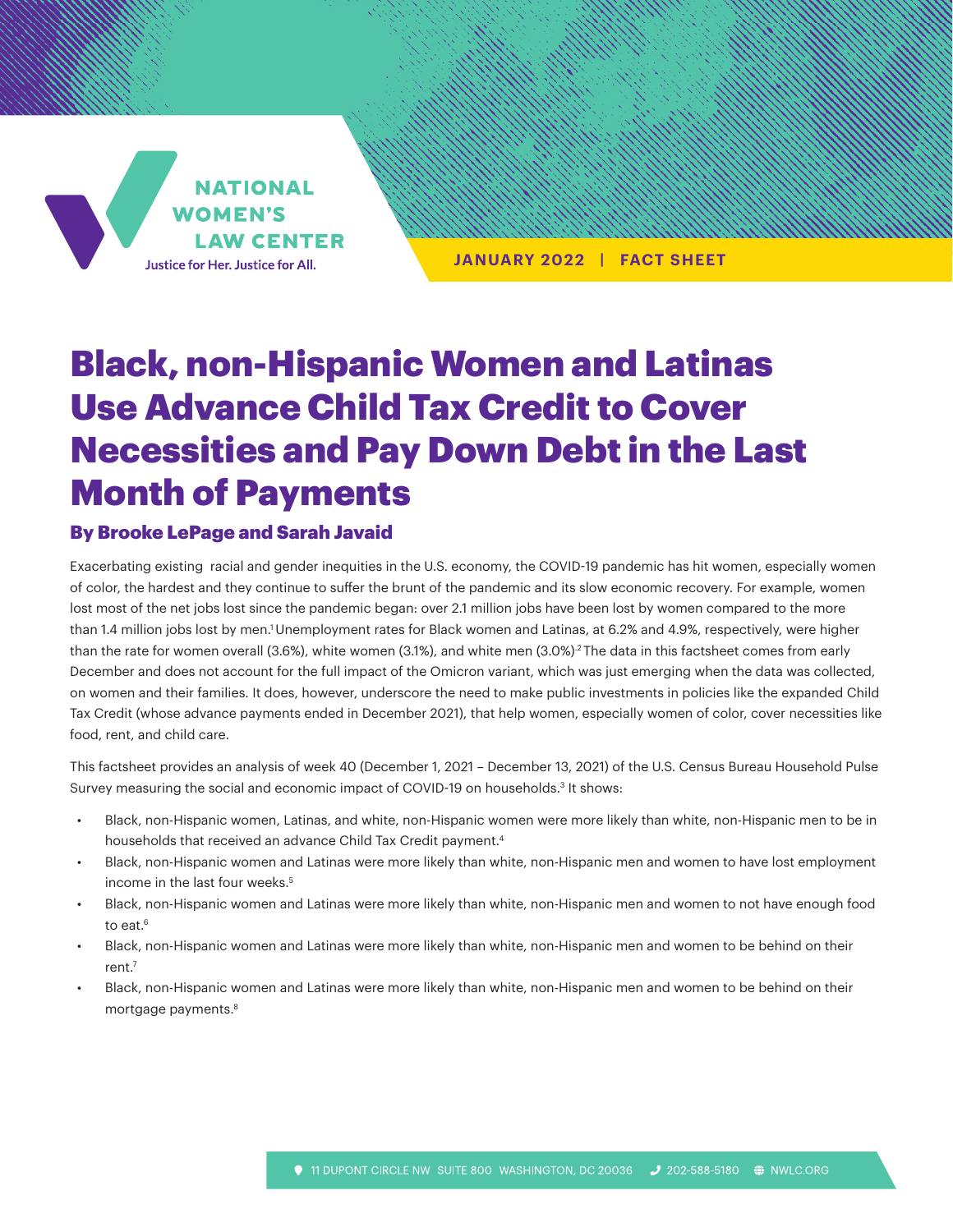#### **Over two in five Black, non-Hispanic women and over one in three Latinas used their advance Child Tax Credit payment to pay down debt.**

The expanded Child Tax Credit (CTC) enacted by the American Rescue Plan Act has been issued to eligible families on a monthly basis, starting in July of 2021. Because no legislative action has been taken, these payments concluded in December 2021. Women (24.4%) were more likely than men (18.6%) to report being in households that received advance payments of the Child Tax Credit in the last four weeks. More than one in three Black, non-Hispanic women (33.4%) and Latinas (35.1%) and one in five Asian, non-Hispanic women (20.6%) reported that their household received an advance payment. Black, non-Hispanic women and Latinas were more likely than white, non-Hispanic men (16.6%) and women (19.8%) to receive an advance payment.

Of those who were in households that received advance CTC payments, 39.2% spent most of the payment, 22.6% saved most of their payment, and 38.1% used the payment to mostly pay down debt. However, there are stark disparities in how groups by race and gender used their payments. Of those who received advance payments, nearly half of Black, non-Hispanic women (48.7%) and Latinas (49.5%) used their payments to pay off debt. Meanwhile, most white, non-Hispanic men spent most of the payment (41.0%).



Share Who Mostly Spent, Saved, or Used on Debt Their Advance Child Tax Credit by Selected Demographics (December 1 - December 13)

Source: NWLC calculations based on U.S. Census Bureau, 2020-2022 Household Pulse Survey, using data from week 40 (collected December 1, 2021 - December 13, 2021). Survey respondents self-identified as male, female, transgender, or none and self-identified their race and whether they were of Hispanic, Latino, or

Mostly use it to pay off debt Mostly save it Mostly spend it

#### *Spanish origin. Calculations for Asian, non-Hispanic women are not included due to insufficient sample sizes.9*

#### **Nearly two in three Black, non-Hispanic women and Latinas, and nearly six in ten Asian, non-Hispanic women used some of their Advance Child Tax Credit to buy food.**

Nearly two in three Black, non-Hispanic women (65.9%) and Latinas (64.8%), and nearly six in ten Asian, non-Hispanic women (59.8%) used some of their advance Child Tax Credit payment to purchase food, compared to 54.8% of white, non-Hispanic men and 58.1% of white, non-Hispanic women. Nearly two in five Latinas (38.6%) and more than one in three Black, non-Hispanic women (36.6%) used their advance Child Tax Credit to pay rent, compared to white, non-Hispanic men (10.2%) or women (17.2%).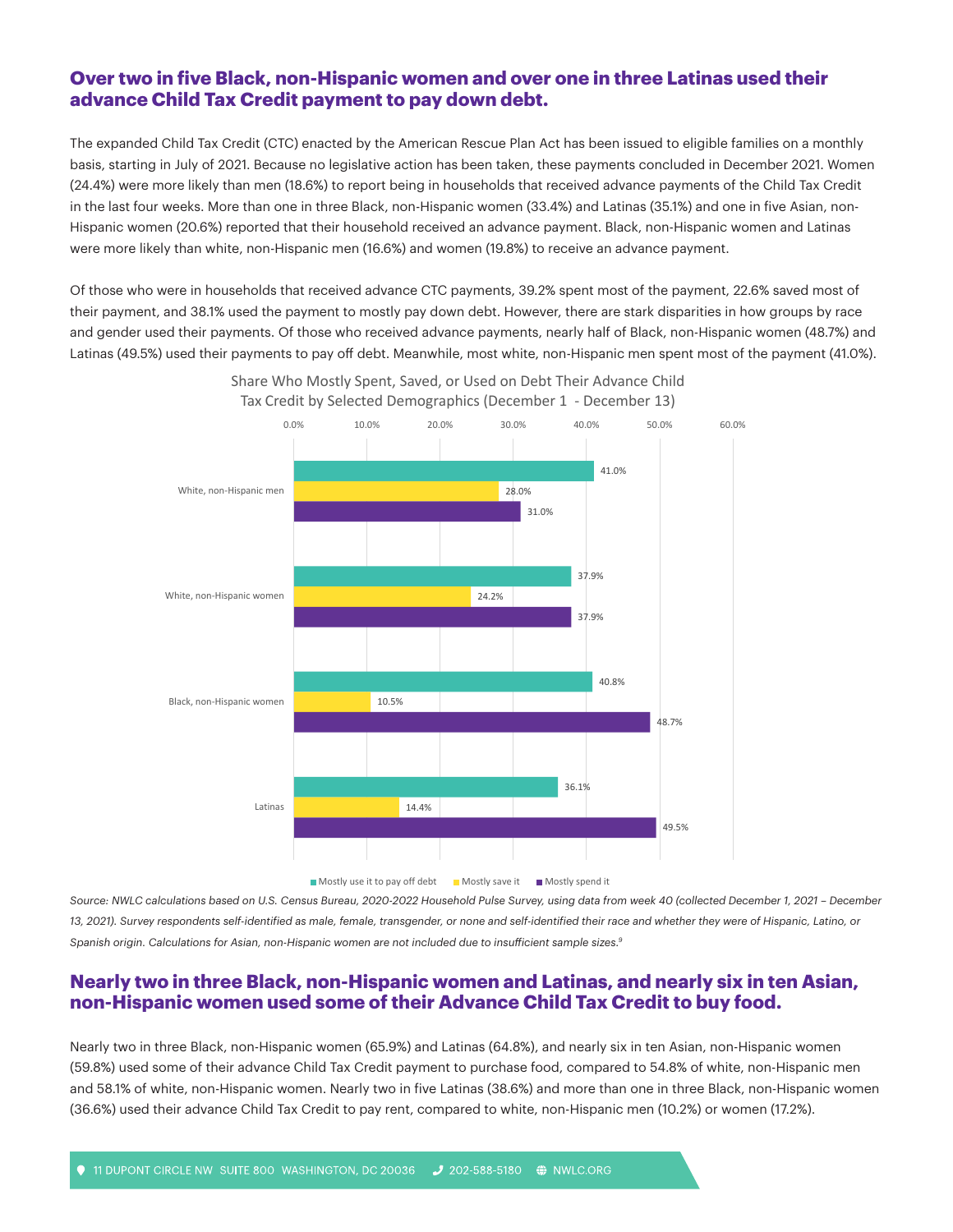#### **How Those Who Received a Child Tax Credit Their Payment by Selected Demographics and Selected Options (December 1, 2021 - December 31, 2021)**

|                                  | <b>Foop</b> | <b>CHILD CARE</b> | <b>RENT</b>              | <b>MORTGAGE</b> |
|----------------------------------|-------------|-------------------|--------------------------|-----------------|
| <b>White, non-Hispanic Men</b>   | 54.8%       | 12.8%             | 10.2%                    | 17.1%           |
| <b>White, non-Hispanic Women</b> | 58.1%       | 12.6%             | 17.2%                    | 17.0%           |
| <b>Black non-Hispanic Women</b>  | 65.9%       | 13.1%             | 36.6%                    | ٠               |
| <b>Asian, non-Hispanic Women</b> | 59.8%       | ٠                 | $\overline{\phantom{a}}$ | ٠               |
| Latinas                          | 64.8%       | 10.7%             | 38.6%                    | 9.5%            |

Source: NWLC calculations based on U.S. Census Bureau, 2020-2022 Household Pulse Survey, using data from week 40 (collected December 1, 2021 - December *13, 2021). Survey respondents self-identified as male, female, transgender, or none and self-identified their race and whether they were of Hispanic, Latino, or Spanish origin. A dash indicates insufficient data due to small sample sizes.*

#### **More than one in four Black, non-Hispanic women and one in five Latinas reported being in households that did not have child care for children under 12.**

One continuing challenge for parents of young children in the pandemic has been, and will likely continue to be, the lack of predictable child care—which makes it difficult for parents to work, look for work, or participate in education or training that would help them gain employment, so they can support themselves and their families. More than one in five (22.4%) women in households with children under 12 years old reported that, at some point in the last four weeks, children in their household were unable to attend child care because of the pandemic.<sup>10</sup> More than one in four Black, non-Hispanic women (26.9%) and one in five Latinas (20.3%) reported not having child care in the past month due to the pandemic.

#### **Nearly one in five Black, non-Hispanic women and nearly one in four Latinas were in households that lost employment income in the last month.**

Over 17.6 million women (14.5% of women overall) reported that their household had lost employment income in the last four weeks. Nearly one in four Latinas (24.7%) and nearly one in five Black, non-Hispanic women (19.9%) were in households that lost employment income. Latinas were more than two times more likely and Black, non-Hispanic women were nearly two times more likely to have lost income compared to white, non-Hispanic men (10.6%) and women (10.5%).



Share Who Reported Loss of Employment Income in the Last Four Weeks by Selected Demographics (December 1- December 13)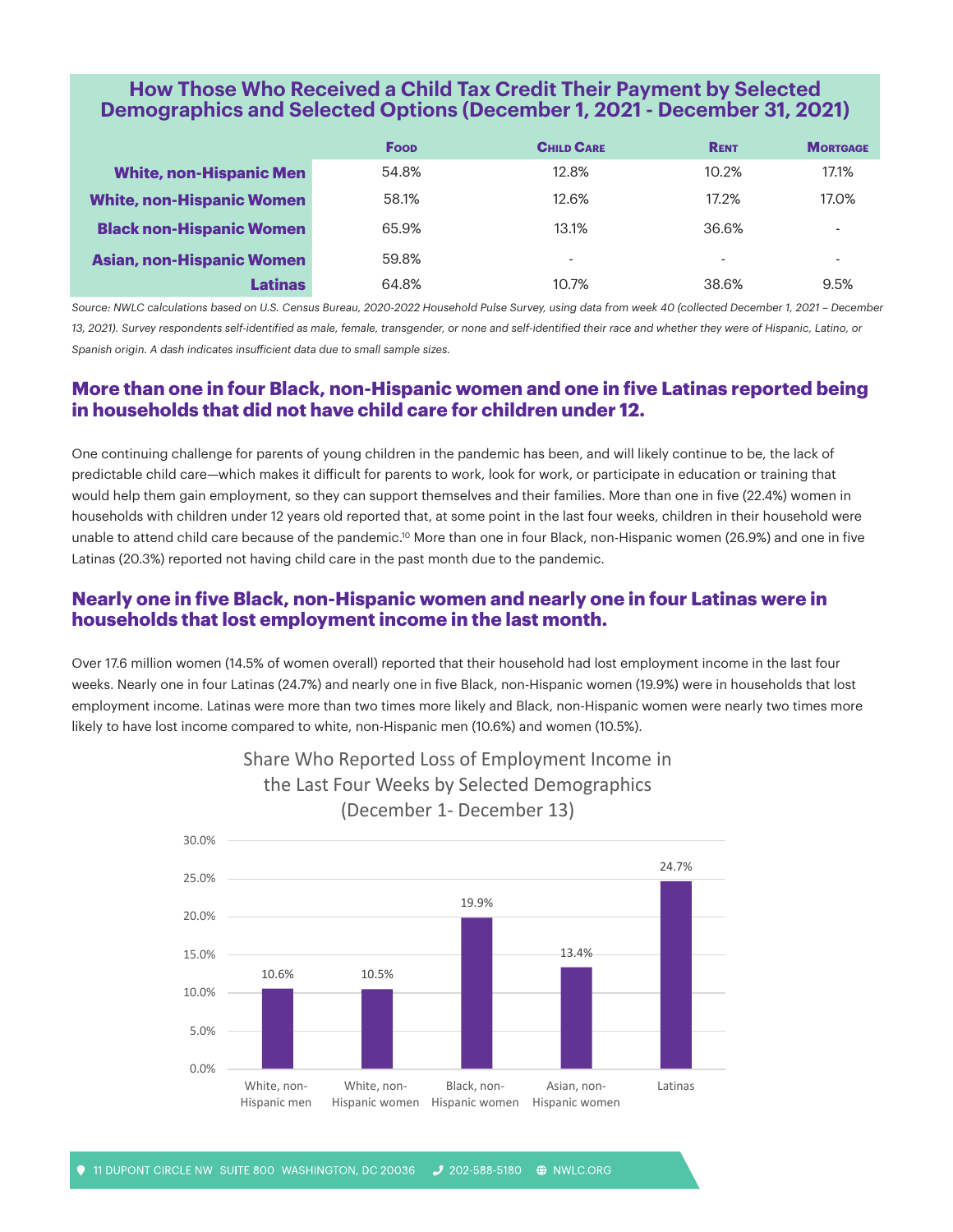Source: NWLC calculations based on U.S. Census Bureau 2020-2021 Household Pulse Survey, using data from week 40 (collected December 1, 2021 - December *13, 2021). Survey respondents self-identifies as male, female, transgender, or none and self-identified their race and whether they were of Hispanic, Latino, or Spanish origin.*

#### **More than one in six Black, non-Hispanic women and Latinas did not have enough to eat.**

Over 10.8 million women (9.9% of women overall) did not have enough to eat in the beginning of December. More than one in six Black, non-Hispanic women (17.0%) and Latinas (16.7%) reported sometimes or often not having enough to food to eat in the prior seven days. Black, non-Hispanic women and Latinas were more than two times more likely than white, non-Hispanic men (6.8%) and women (6.8%) to not have enough food to eat.



Share Who Reported Not Having Enough to Eat in the Previous Seven Days by Selected Demographics (December 1 - December 13)

Source: NWLC calculations based on U.S. Census Bureau 2020-2021 Household Pulse Survey, using data from week 40 (collected December 1, 2021 - December *13, 2021). Survey respondents self-identifies as male, female, transgender, or none and self-identified their race and whether they were of Hispanic, Latino, or Spanish origin. Calculations for Asian, non-Hispanic women are not included due to insufficient sample sizes.*

#### **Over three in ten Black, non-Hispanic women and nearly one in five Latinas were behind on rent.**

Over 5 million women (16.8% of women who rent) reported being behind on their rent payments. Among renters, over three in ten Black, non-Hispanic women (30.9%) and nearly one in five Latinas (19.6%) were behind on their rent. Black, non-Hispanic women were more than three times more likely than white, non-Hispanic men (8.6%) and nearly three times more likely than white, non-Hispanic women (10.5%) to be behind on their rent. Latinas were more than two times more likely than white, non-Hispanic men and nearly two times more likely than white, non-Hispanic women to be behind on their rent.

The December 2020 and March 2021 COVID relief laws provided over \$46 billion for states and localities to administer Emergency Rental Assistance Programs (ERAP). Unfortunately, some ERA programs have stopped or paused accepting applications, despite the persistent need for assistance to renters behind on rent. Among renters, who reported being behind on their rent, nearly three in ten Black, non-Hispanic women (29.4%) and nearly one in five Latinas (19.4%) reported applying for ERAP. Black, non-Hispanic women were nearly four times more likely than white, non-Hispanic men (6.1%) and more than three times more likely than white, non-Hispanic women (9.2%) to report applying for ERAP. Latinas were more than three times more likely than white, non-Hispanic men and more than two times more likely than white, non-Hispanic women to report applying for ERAP.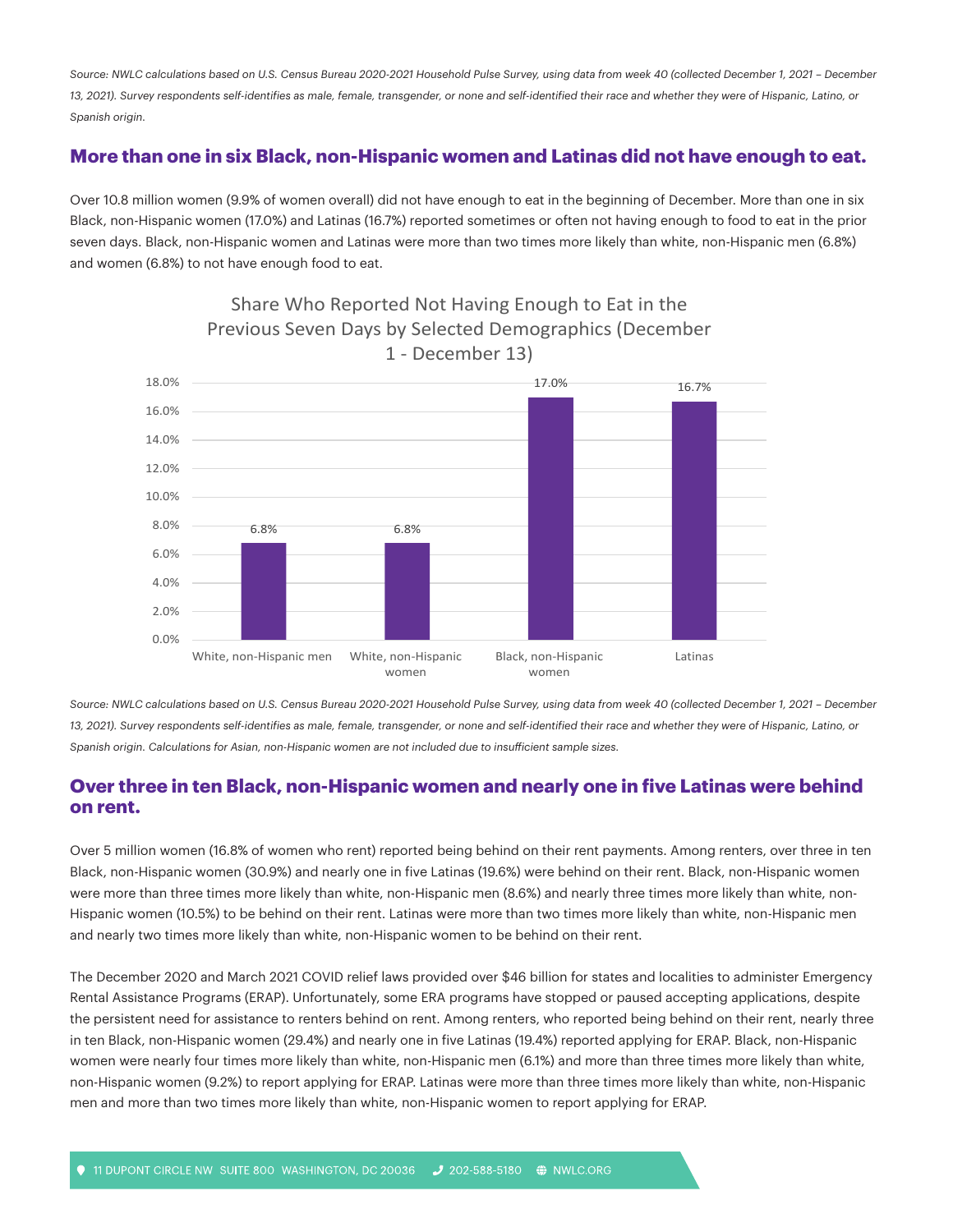More than 3 million women (7.1% of women with mortgages) reported being behind on their mortgage payments. Among homeowners with mortgages, more than one in seven Black, non-Hispanic women (14.9%) and one in ten Latinas (10.5%) reported being behind on their mortgage payments.<sup>11</sup> Black, non-Hispanic women were more than three times more likely than white, non-Hispanic men (4.1%) and white, non-Hispanic women (4.9%) to report being behind on their mortgage. Latinas were more than two times more likely than white, non-Hispanic men and women to report being behind on their mortgage.



## Share Who Reported Being Behind on Rent or Mortgage Payments by Selected Demographics (December 1 - December 13)

Source: NWLC calculations based on U.S. Census Bureau, 2020-2022 Household Pulse Survey, using data from week 40 (collected December 1, 2021 - December 13, 2021). Survey Respondents self-identified as male, female, transgender, or none and self-identified their race and whether they were of Hispanic, Latino, or *Spanish origin. Calculations for Asian, non-Hispanic women are not included due to insufficient sample sizes.12*

#### **Data shows the necessity of Build Back Better for women and their families.**

As Congress continues to deliberate a path forward for the Build Back Better Act, this data shows women, in particular Black, non-Hispanic women and Latinas, as well as their families, continue to not have enough to eat, remain behind on their rent and mortgage, and use their advance Child Tax Credit payments to cover essential purchases, such as food and rent. The Build Back Better Act is a once in a generation opportunity to invest in people and communities. Among other things, the bill would extend the Child Tax Credit improvements, could help make child care more affordable and accessible for families, and could further invest in accessible and affordable housing programs to help reduce housing insecurity. The data demonstrates how the Child Tax Credit helped women and their families put food on their tables, pay off debts, and remain in their homes. As millions of women face economic insecurity, food scarcity, or housing instability, enacting the policies in the Build Back Better Act passed by the House of Representatives would provide critical support to them and their families.